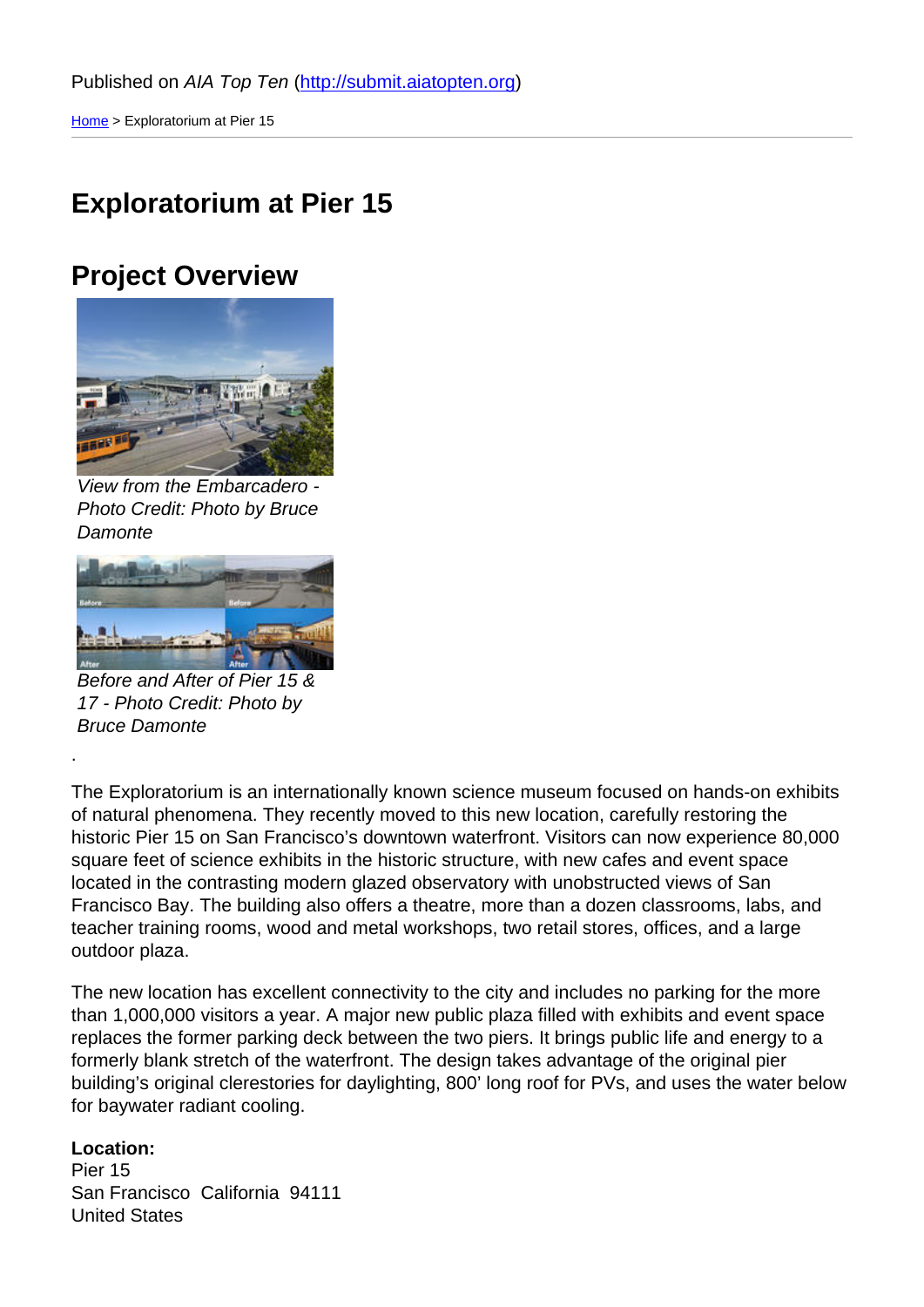**Project Owner:**  Exploratorium **Submitting Architect:**  EHDD **Project Completion Date:**  April, 2013 **Project Site:**  Historic structure or district **Project Type:**  Education – General Food Service Restaurant/Cafeteria Public Assembly – Entertainment/Culture Retail Store **Project Site Context/Setting:**  Urban **Other Building Description:**  Both new and renovation **New:**  37.2% **Renovation:**  62.8% **Building or Project Gross Floor Area:**  301,099 square feet **BOMA Floor area method used?:**  No **Hours of Operation:**  Tuesday-Sunday 10:00 a.m.–5:00 p.m.; Thursday 6:00 p.m.–10:00 p.m. for ages 18+. Employees work Mondays and every other day starting at 8 a.m. **Total project cost at time of completion, land excluded:**  \$220,000,000.00

## **Design & Innovation**



Conceptual Design Elevations of Pier 15/Observatory - Photo Credit: EHDD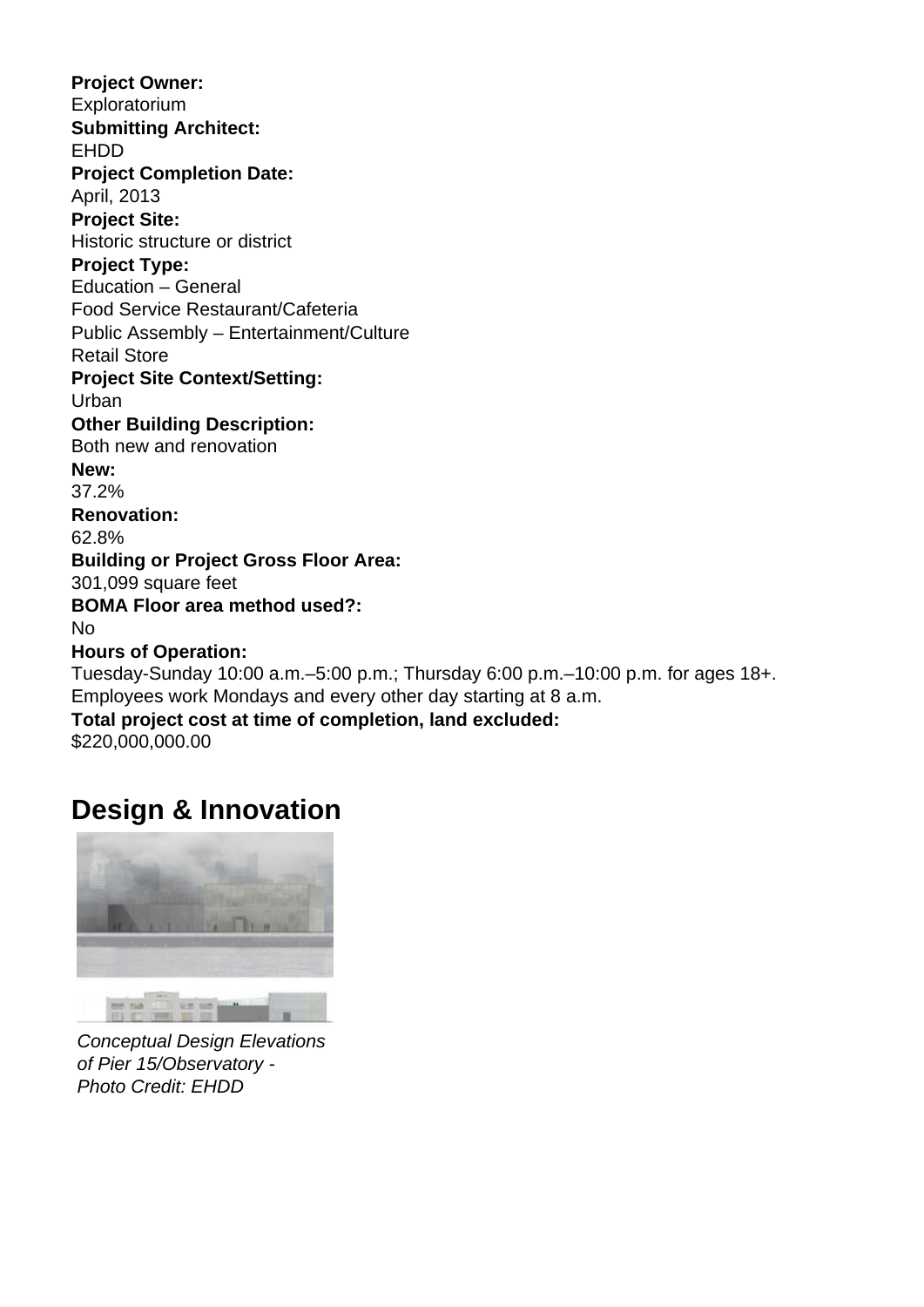

The new Bay Observatory - Photo Credit: Photo by Bruce **Damonte** 



The Bay Observatory has indoor and outdoor space for events - Photo Credit: Photo by Bruce Damonte

The Exploratorium describes themselves as a Museum of Art, Science, and Perception, and they wanted their new home to demonstrate that and spark a conversation with their visitors. They committed to a Net Zero Energy (NZE) goal in 2004, long before there were any precedents for buildings of this size or program, and used a range of old and new strategies toward that goal. The existing historic pier offered great daylight, thermal mass and solar orientation. The bay water below was a natural for cooling the building using an innovative baywater radiant cooling system. The 800' long roof accommodated a 1.3 MW PV array to power the all-electric building. Many of the science exhibits that make up the heart of the museum have significant energy demand, such as generating steam. We worked closely with their in-house exhibit designers to monitor and then optimize many of these exhibits. Detailed energy monitoring throughout the building has enabled the Exploratorium staff to continually refine the design and operation of their exhibits, and to build a culture of ever improving performance based on actual data. The public energy monitoring displays and baywater cooling machine room have become favorite exhibits for visitors in their own right.

## **Regional/Community Design**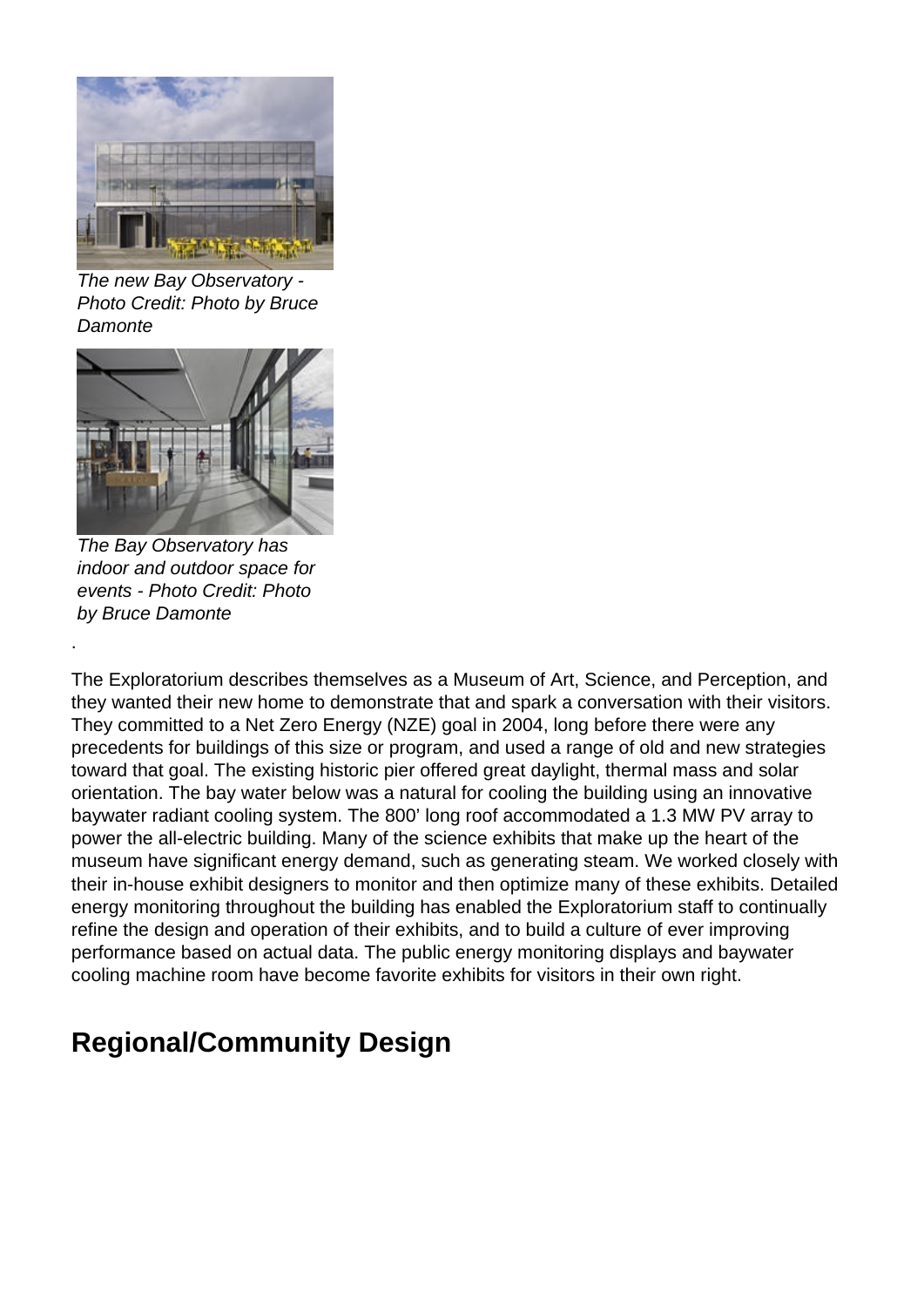

Historic bulkhead from the Embarcadero - Photo Credit: Photo by Bruce Damonte



The outdoor Bay - Photo Credit: Photo by Bruce **Damonte** 

The Embarcadero is a thriving public promenade that lines San Francisco Bay, but historic Piers 15 & 17, ssitting mid-way between the Ferry Building and Fisherman's Wharf, had fallen into disrepair and created a dormant stretch along an otherwise vibrant waterfront. The Exploratorium project transformed this decaying and inaccessible piece of the Embarcadero into a dynamic, contemporary interpretation of an active waterfront by removing much of the concrete parking deck between the two piers and creating a major new public plaza full of life, a bay history walk, and hands-on science exhibits.

Additional public areas include the Theatre, which hosts public dialogues in partnership with local organizations; the Exploratorium store, featuring science-based educational products; and the café and restaurant, which focuses on sustainably sourced seafood. With its excellent connectivity to downtown San Francisco, multi-modal transit, and dense hotel and residential neighborhoods, it serves its many visitors without any dedicated parking, further enhancing the pedestrian fabric of the city.

**Metrics Estimated percent of occupants using public transit, cycling or walking:**  47%

#### **Land Use & Site Ecology**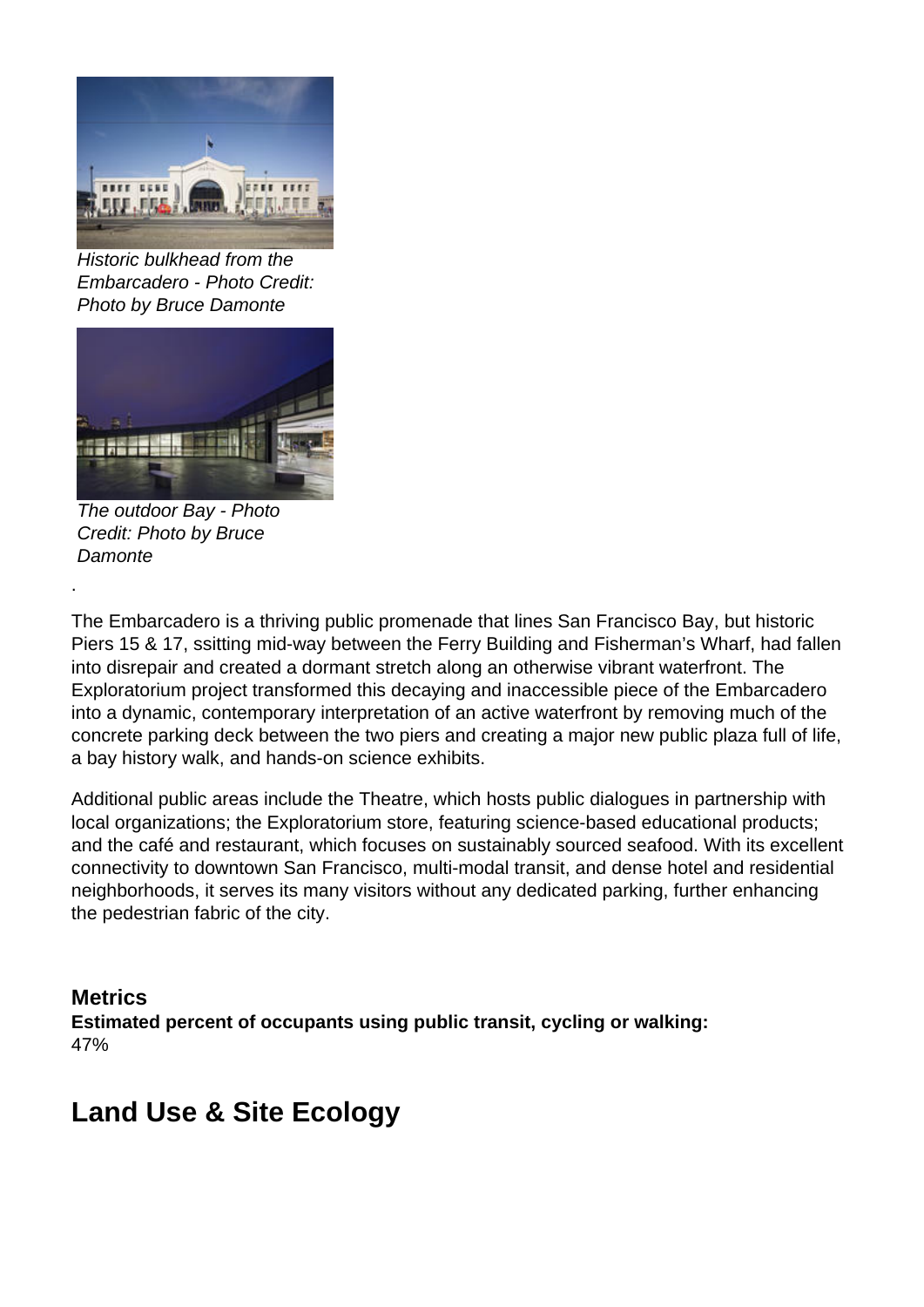

Exploratorium from San Francisco Bay - Photo Credit: Photo by Bruce Damonte



Dusk view of Bay Observatory - Photo Credit: Photo by Bruce Damonte



Plaza between Pier 15 and Pier 17 - Photo Credit: Photo by Bruce Damonte

The building hovers above San Francisco Bay and through building and exhibit design makes visitors aware of the local natural environment. An oculus tracks the sun's seasonal journey and illustrates that pattern for visitors to ponder. Exterior metal cladding is perforated with silhouettes of the many species of phytoplankton living in the waters below. The new piers also provide public access around the entire perimeter of the site for enhanced public access to the Bay, to better see and understand the unique ecosystem.

Construction practices and the building design were carefully coordinated to work with the tides, bird nesting seasons, and marine habitat preservation. The fritted glass of the Observatory, for example, prevents bird strikes while reducing solar heat gain. A site specific Environmental Protection Plan was also required to be developed, which included a multitude of best management strategies to mitigate construction impacts, including hiring a marine biologist to monitor herring spawning during the placement of piles.

## **Bioclimatic Design**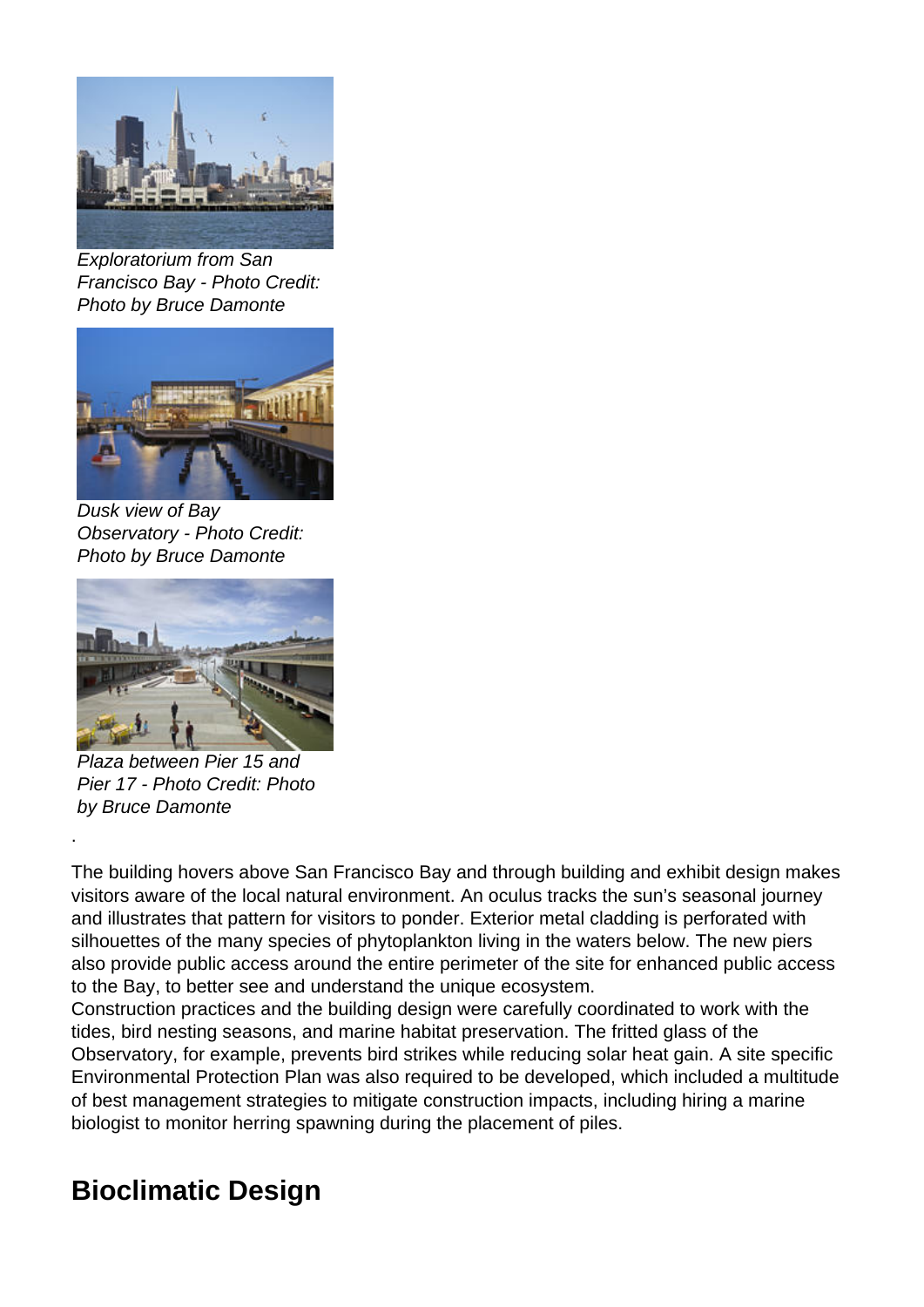

View of the Exhibit Development Shop and the South Gallery - Photo Credit: Photo by Bruce Damonte

The existing 1931 warehouse was built to take advantage of the local climate by maximizing daylighting and natural ventilation. Like many buildings of its era, the architecture had to do the work of creating light, ventilation, and climate control. Oriented along a northeast to southwest axis, the existing clerestory windows are the primary strategy for bringing daylight into the building while additional openings were strategically added to allow for views and light. The 100% outside air system with no recirculation takes advantage of San Francisco's temperate climate while the heating and cooling system utilizes the proximity of the massive thermal resource of the ocean and the thermal mass of the concrete deck. The bay water seasonally ?uctuates between 50°F and 66°F and is used as a heat source and heat sink to ef?ciently produce hot and chilled water for the building's radiant slab via electric heat pumps.. This incredibly low energy strategy also eliminated the need for cooling towers, and thereby solved a major design challenge in this historic structure.

## **Light & Air**



The East Gallery - Photo Credit: Photo by Bruce **Damonte**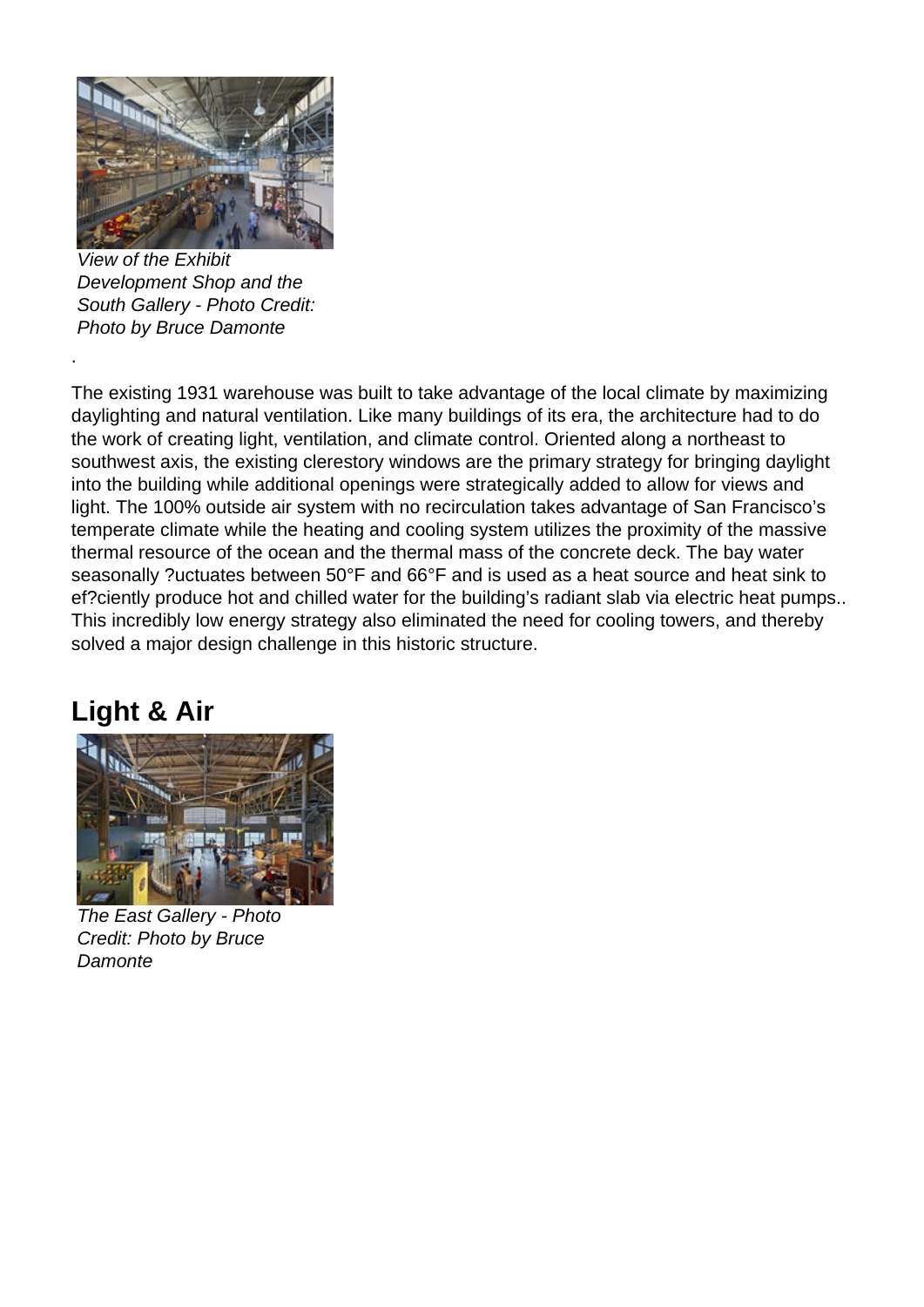

The oculus in the Bay Observatory - Photo Credit: Photo by Bruce Damonte

Given the inherent beauty of the location, the design interventions made to the existing building focused on opportunities to enhance the experience of being on the edge of the Bay. This started in programming, when the design team worked to weave the client's exhibit, education and administrative program requirements into the existing structure without distracting from the character of the historic transit shed or the views. The team balanced the desire for daylight and views with the museum's need to control daylight in exhibit spaces. Administrative and education areas are located to benefit from the existing clerestory windows and skylights enhance those spaces without access to windows. A low-ambient task oriented lighting approach utilizes induction lamp technology to provide minimum ambient levels for interior and exterior lighting while low wattage metal halide and LED lamp sources are used for exhibit and task lighting.

In terms of ventilation, the corrosive nature of the marine environment required mechanical rather than natural ventilation. As such, a 100% outside air system with no recirculation was selected. This system coupled with excellent filtration and low VOC materials provides occupants with exceptional indoor air quality, which was verified through air quality testing prior to occupancy.

**Metrics Daylighting at levels that allow lights to be off during daylight hours:**  50% **Views to the Outdoors:**  75% **Within 15 feet of an operable window:**  5%

## **Water Cycle**

As the Exploratorium's new backyard, the San Francisco Bay provides an unbeatable location, new educational opportunities, and energy use savings. As such, the design team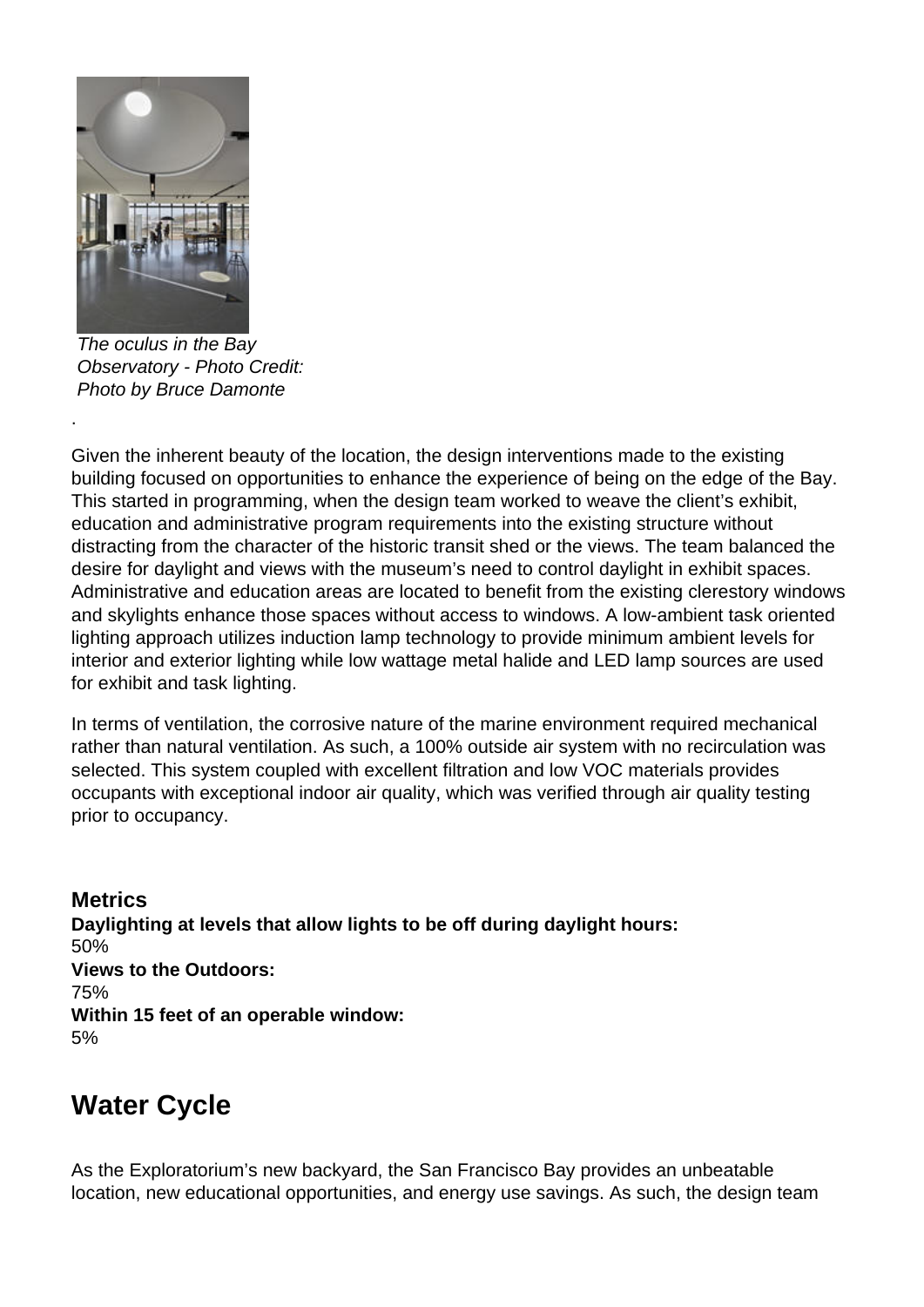looked for ways to save and celebrate this precious resource in all aspects of the design. Potable water savings are met through a combination of efficient fixtures, rainwater harvesting, and process water reductions resulting in potable water savings of roughly three million gallons annually.

Stormwater runoff also became of primary concern given the sensitivity of the marine environment. Special attention was made to exterior material selections so that heavy metals from materials like copper won't leach from the building into the bay. Rainwater is filtered and collected from a portion of the roof and stored in a 27,000 gallon cistern, which is then used for toilet flushing.

Most critically, the Exploratorium is an active witness to the changes in the marine environment and is dedicated to calling attention to and interpreting these shifts through its exhibits and programming. As such, data collected from the mechanical system on the bay water temperature, salinity, and turbidity will be utilized in partnership with NOAA to educate the public about climate change and ocean science.

**Metrics Percent reduction of regulated potable water:**  50% **Is potable water used for irrigation:**  No **Percent of rainwater from maximum anticipated 24 hour, 2-year storm event that can be managed onsite:**  23%

## **Energy Flows & Energy Future**



Aerial view looking East showing 1.3 MW PV Array - Photo Credit: Photo by Bruce **Damonte**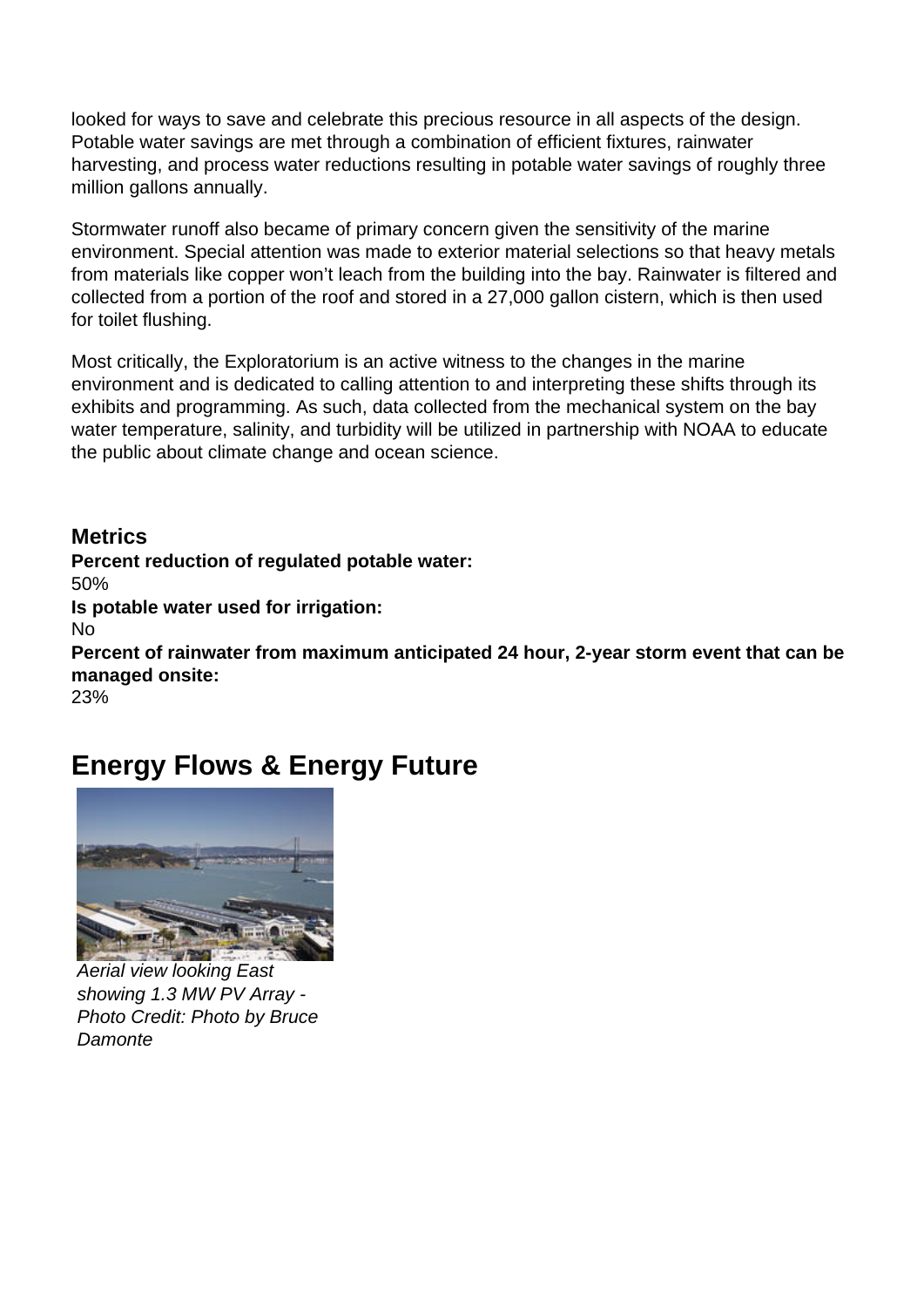Sustainability strategies Diagram - Photo Credit: EHDD

.

The mechanical system draws bay water into a titanium heat exchanger/heat pump serving the radiant heating/cooling system. The bay water pipes require pigging to clear marine organisms growing inside and are now a favorite exhibit. The building uses 55% less energy than a comparable benchmark building, without fossil fuels except for cooking. The finite roof area with SunPower PVs provided a maximum energy budget, and required large exhibit/plug loads be addressed. A detailed study led to redesign of some exhibits to improve efficiency, and programmable circuit breakers automatically turns off exhibits when the museum is closed. More than 110 power meters monitor electric loads, enabling Exploratorium staff to continuously improve building operation. A live display in the lobby communicates this living NZE goal to the building's more than half million visitors, as well as the 12 million visitors online. In year one, the building did not reach its NZE goal, but a number of improvements have been made in design and operation that will improve performance in year two.

**Metrics** Total pEUI: 42 kBtu/sf/yr Net pEUI: 6 kBtu/sf/yr Percent Reduction from National Median EUI for Building Type (predicted): 92% Lighting Power Density: 0.78 watts/sf Upload Energy Data Attachment: Exploratorium Plug Load Study v11 for AIA COTE Submission.pdf

#### [Materials & Construction](http://submit.aiatopten.org/sites/default/files/Exploratorium Plug Load Study v11 for AIA COTE Submission.pdf)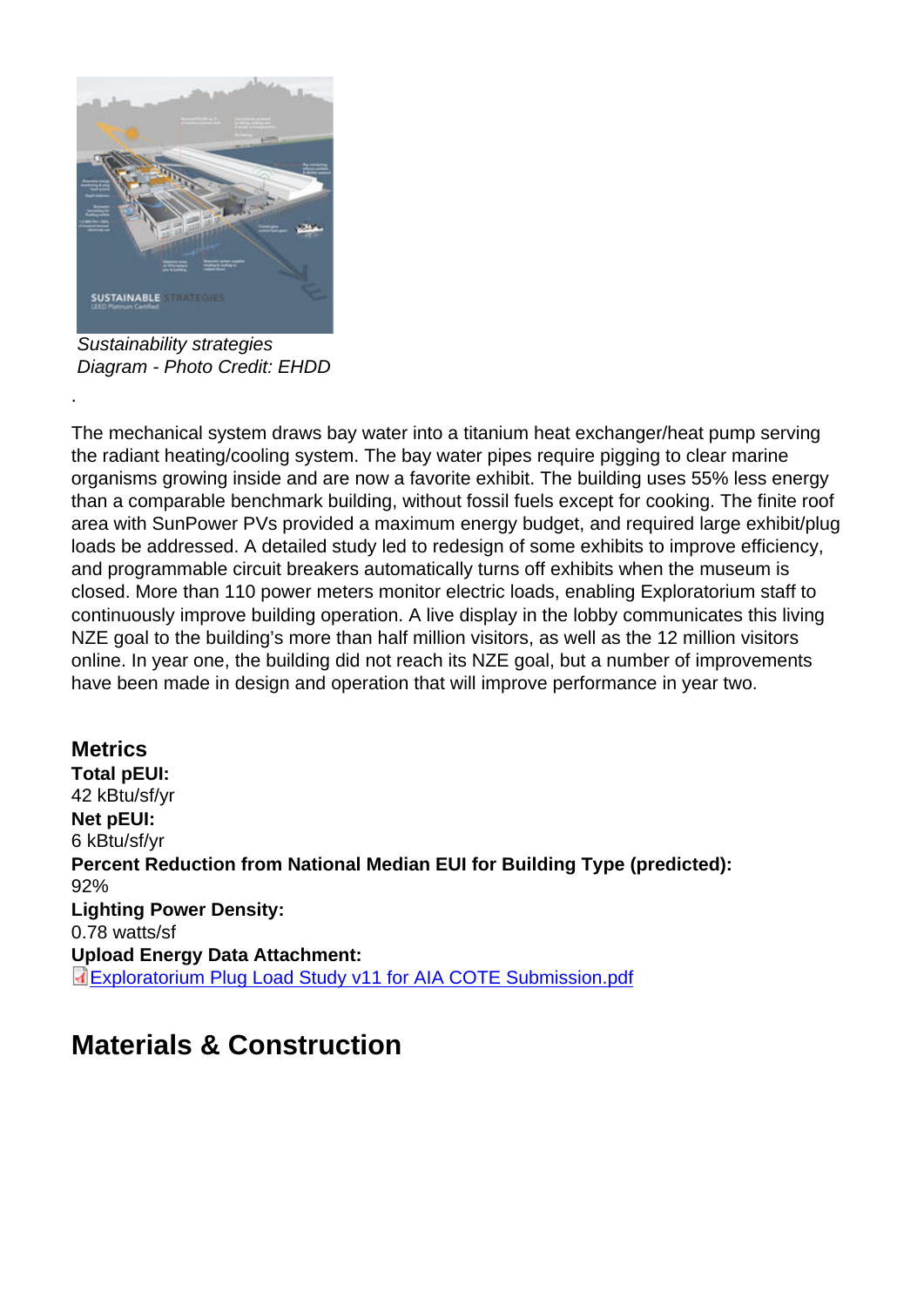

The plaza and museum entrance - Photo Credit: Photo by Bruce Damonte



Stainless steel wall panels with magnified cutout images of local photoplankton - Photo Credit: Photo by Bruce **Damonte** 

Rehabilitation of the existing piers marks a significant contribution to the historic legacy of the San Francisco waterfront as well as substantially reducing the construction waste and carbon impacts that building new would have incurred. By working diligently with our structural consultant early on in the project, we were able to coordinate our architectural design intent with the needs of the structural upgrades. This effort allowed us to perform a comprehensive seismic upgrade to the buildings while maintaining most of the existing historic walls, steel trusses, windows and wood ceilings. Approximately 93% of the existing building structure and envelope was refurbished, upgraded, and reused and existing lead and asbestos safely removed. Construction waste management diverted 94% of material from the landfill. On the interior, new walls and mezzanines were carefully planned to fit within the existing grid of historic steel trusses and materials were selected for durability, indoor air quality, and future flexibility. The historic classification of both the exterior and interior of the envelope limited the thermal improvements that could be made but improvements were made where feasible and high-performance glazing was used for new portions of the project.

## **Long Life, Loose Fit**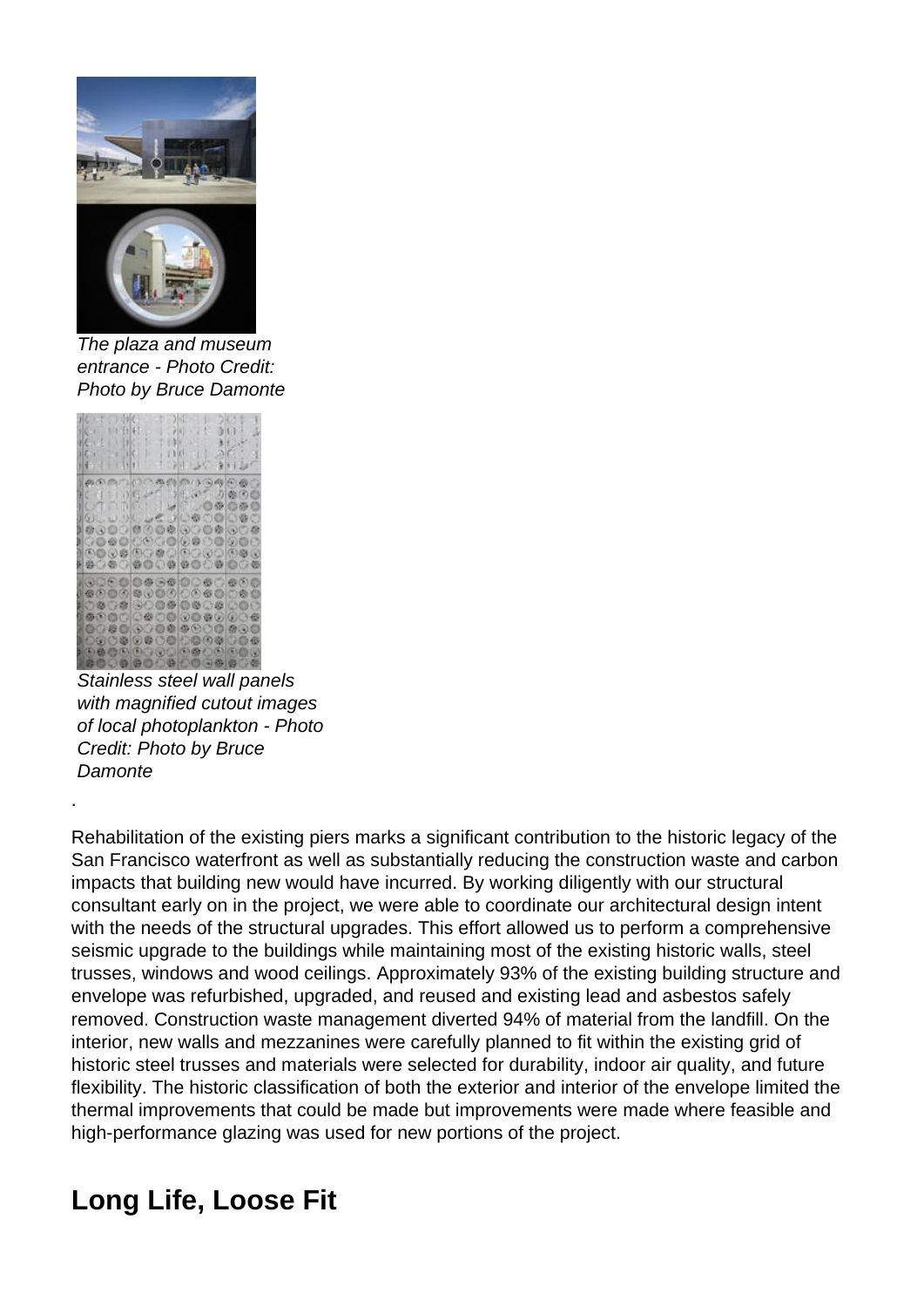By nature, the Exploratorium is an organization in a constant state of reinvention. As such, their new home needed to accommodate flexibility, growth, and change easily. The historic pier building provides the best template for such adaptive reuse. Not only does Pier 15 expand their programmable space but the adjacent Pier 17 provides 33% more area for future expansion. In addition the new location gave the Exploratorium outdoor space for exhibits and public programs. Deconstruction and exhibit changeover was also taken into account through material selection. Most of the walls in the exhibit area are made of two-sided plywood and are attached with screws, making it easy to demount, flip over, repaint, or replace. Architecturally integrated electric lighting, daylight and occupancy controls were used with programmable breakers, which allow individual control over any lighting circuit in the building, providing the Exploratorium with ultimate flexibility while optimizing efficiency. These measures will allow the institution to keep reinventing itself in unimaginable ways, the intent of which is reflected in the hand-lettered sign that has hung for 40 years above the exhibit shop: "Here is being created the Exploratorium."

## **Collective Wisdom & Feedback Loops**

The project did not meet its NZE target in year one, but is continuing to work toward that goal. The very detailed energy monitoring system has proven time consuming to commission and get accurate data from. For the first months of operation, the mechanical system ran round the clock, until the controls schedules were programmed properly. Complex digital controls continue to be a challenge. Four main exhibits-- including a cloud chamber and a heat based geyser exhibit--consume about 80% of the exhibit energy load. These exhibits are targeted for design and operational optimization, but that process has taken longer than expected. The PVs produced less than modeled in year one, due in part to seagull deposits on the panels. Adding bird wires above panels has been selected as the solution, and is pending installation.

In the second year of operation the project is getting close to the zero energy goal with PVs covering 92% of the building energy use (excluding gas in restaurant per Living Building Challenge). Further operational changes to exhibits and PVs are in process to try to reach zero energy.

## **Other Information**

#### **Cost and Payback Analysis:**

The Exploratorium made the commitment to sustainability early on and never questioned the cost of specific "green" strategies. As a non-profit, a capital campaign must focus on reducing operational costs for the long term. It therefore made sense that the environmental sustainability of the building would also offer financial stability to the organization by reducing their long term operational costs. One of the financial challenges the project faced was matching historic building tax incentives with design and performance considerations. For example, federal tax credits were available for projects that followed guidelines for historic structures but there was no credit available for improving energy efficiency. Furthermore, the historic guidelines were at times contrary to energy efficient solutions such as envelope improvements. However, the project worked within these constraints and found other benefits.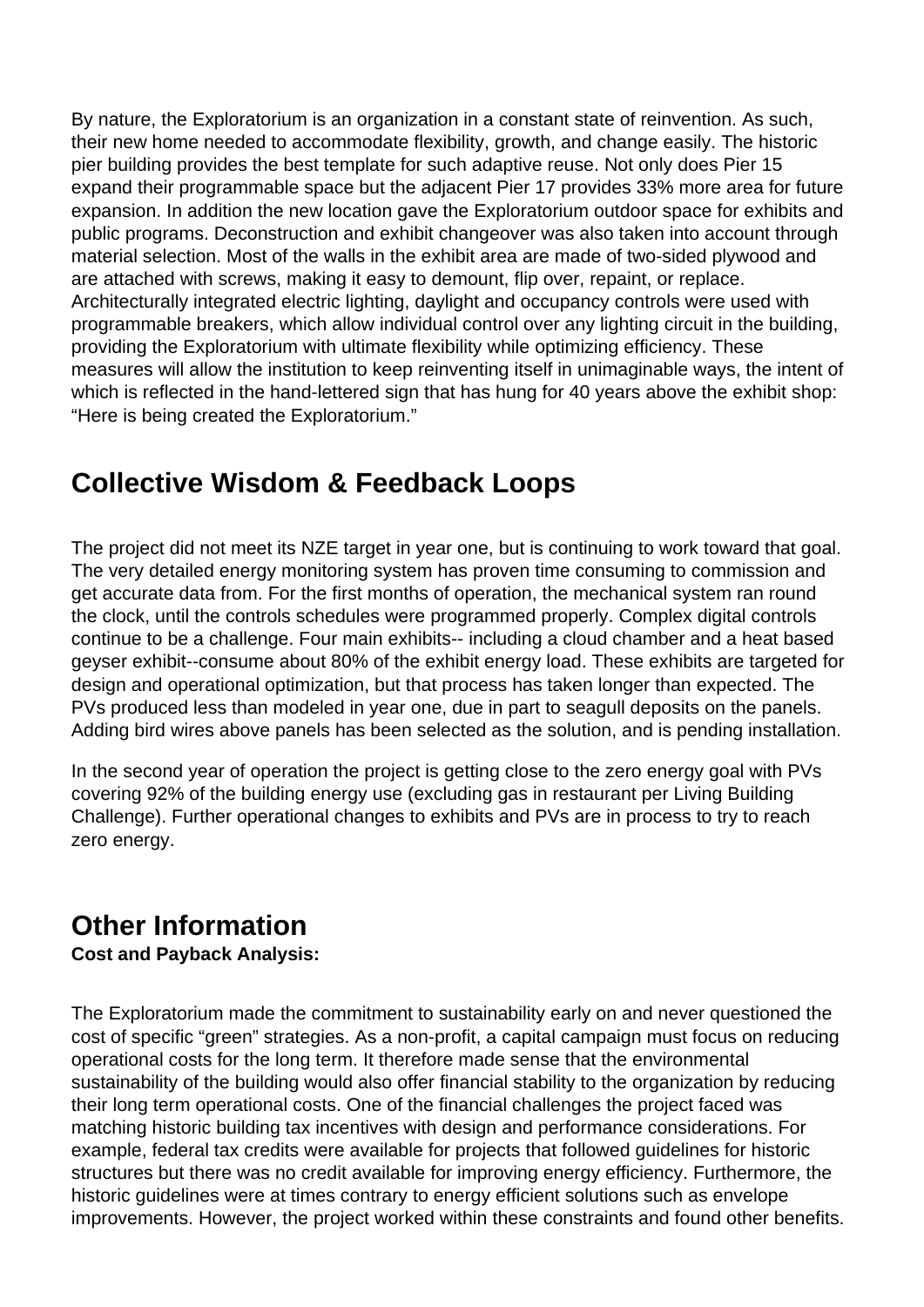For example, although the museum leases the piers from the Port, the extensive renovations were supported by 65 years of reduced rent. The net-zero energy goal also provides further financial stability and was carefully evaluated to balance the desired performance output of the system; potential rate structures and paybacks by the different utilities; and available rebates and tax credits to determine the most cost effective solution.

#### **Process and Results:**

PreDesign: When this project started concept design in 2004, the Board Building Committee (BBC) adopted a series of innovative sustainable design goals which included: using the bay water for cooling and heating instead of cooling towers and gas fired boilers, using PVs on the roof, and capturing rain water.

Design: All the sustainable design goals mentioned above enhance the architectural design and positively contributed to the numerous entitlement challenges a project on the San Francisco waterfront must navigate. For example, the use of bay water for cooling meant the building did not need a cooling tower which would have had to go on the roof (which would not have been allowed by the historic preservationists and would have endangered the historic tax credits) or on the site (which would have negatively impacted the pedestrian experience which currently encourages visitors to walk everywhere around the building and was important for the approval from the State Commission). Capturing the roof runoff was seen as a positive attribute contributing the health of the bay by BCDC (San Francisco Bay Conservation and Development Division) which had to approve the project.

Construction process: Most of the material removed from the site was able to be recycled and caution had to be taken that construction debris did not fall into the bay.

Operations/maintenance: One unanticipated result of locating the 1.3 MW rooftop photovoltaic array on the roof is the number of seagulls that seem to enjoy nesting on it. It is yet unclear how much their presence has impacted energy production but everything from recordings of screeching owls to statues have been attempted to scare them off of the array and the museum is continuing to look for the right low-impact tactic.

Commissioning: With a building this large, innovative, and multifaceted, commissioning is critical and in the case of the Exploratorium, vital to getting all the systems operating, as designed. One of the primary issues has been coordination of controls. The sophistication of all of the different measurement and monitoring systems in the building require a team with significant IT capabilities that the museum is still trying to develop and understand how to manage. With over 2,000 points of monitoring, a BMS, photovoltaic system, and utility connections, commissioning required unprecedented levels of cooperation by the contractor, design team, commissioning agent, and facilities managers that went beyond typical contract scope. While ideally the building handover happens at occupancy, the museum staff were over-tasked with moving in and preparations for opening to the public. It is only recently that they've had the ability to fully dive in to understanding the building and its systems. **Rating System(s) Results:** 

**Rating System:**  LEED NC 2009 **Rating Date:**  2014 **Score or Rating Result:**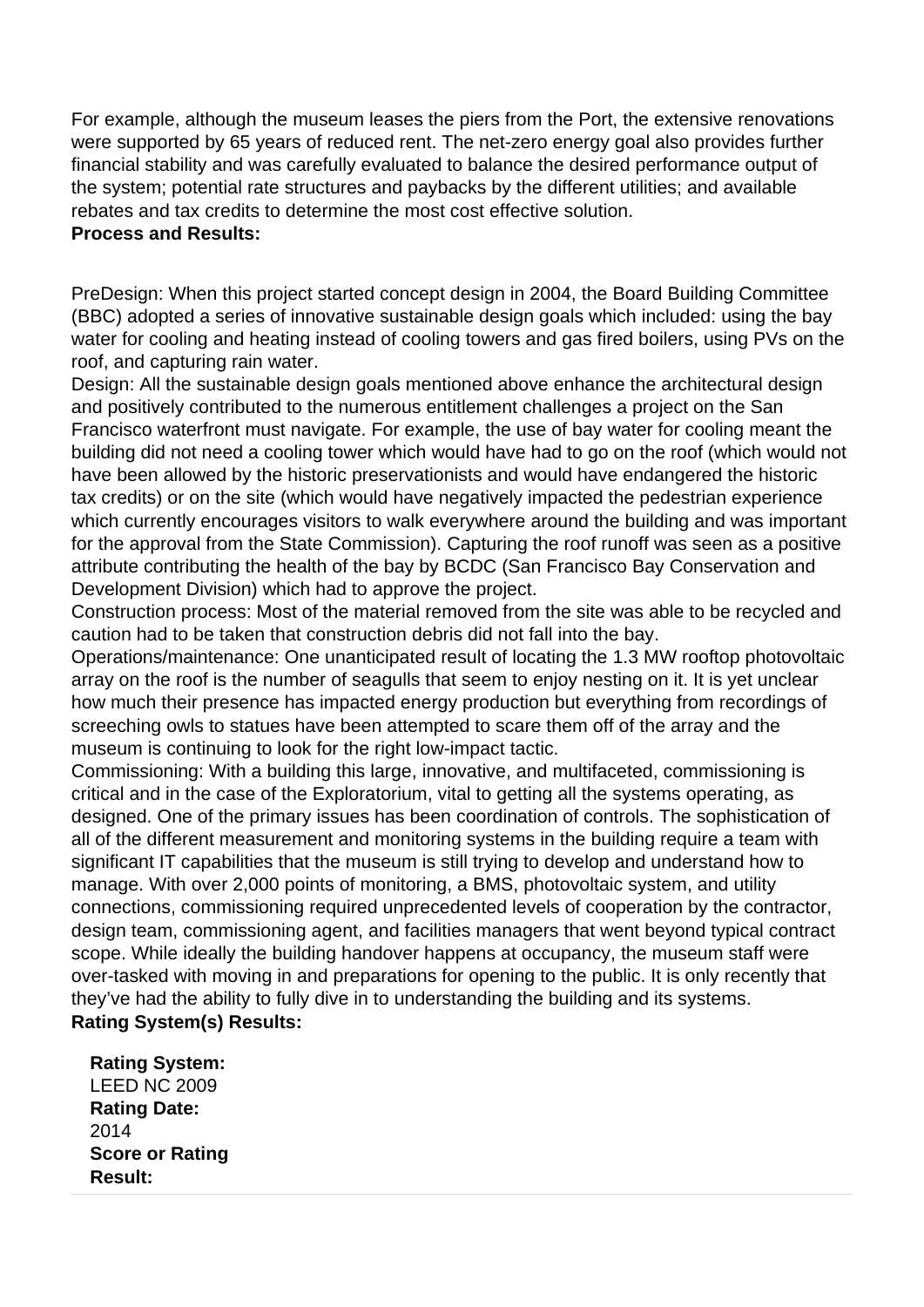. .

.

# **Additional Images**



Site Plans - Photo Credit: **EHDD** 

## **Project Team and Contact Information**

**Primary Submission Contact: Patrick Pozezinski .**p.pozezinski@ehdd.com .EHDD **.**500 Treat Avenue #201 San Francisco California 94110 .United States **Project Architect (if different from submission contact): Marc L'Italien .**m.litalien@ehdd.com .EHDD **.**500 Treat Avenue #201 San Francisco California 94110 .United States

#### **Project Team:**

| <b>Role on Team</b>                   | <b>First</b><br><b>Name</b> | Last<br><b>Name</b> | <b>Company</b> | <b>Location</b>      |
|---------------------------------------|-----------------------------|---------------------|----------------|----------------------|
| <b>Principal in Charge</b>            | Charles                     | Davis               | <b>EHDD</b>    | San<br>Francisco, CA |
| <b>Design Principal</b>               | Marc                        | L'Italien           | <b>EHDD</b>    | San<br>Francisco, CA |
| <b>Project Manager</b>                | <b>Rick</b>                 | Feldman             | <b>EHDD</b>    | San<br>Francisco, CA |
| Construction<br>Administration/Design | Tara                        | Ogle                | <b>EHDD</b>    | San<br>Francisco, CA |
| <b>Project Architect-Interior</b>     | Shani                       | Krevsky             | <b>EHDD</b>    | San<br>Francisco, CA |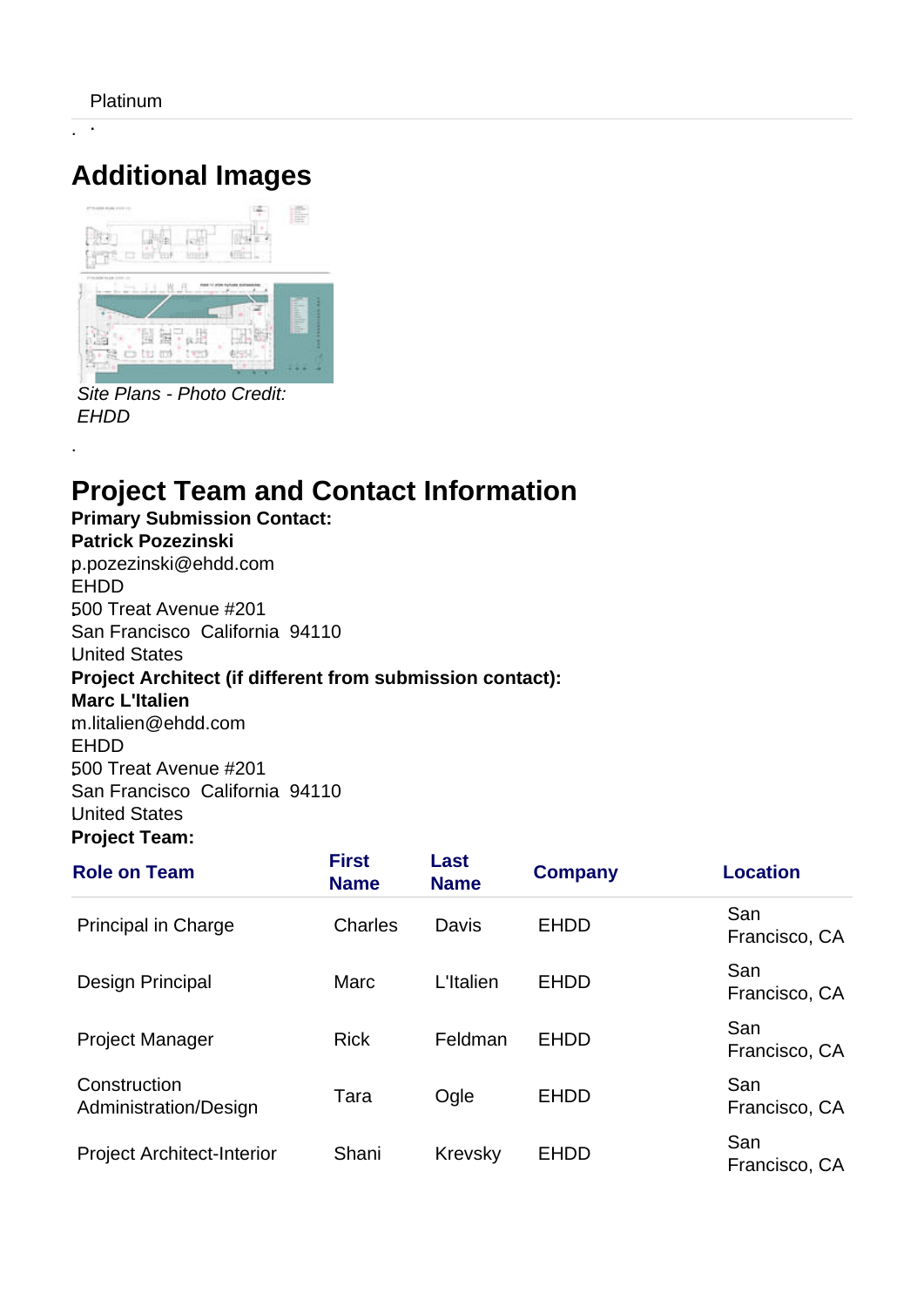| Project Architect-Observatory Lotte                          |                | Kaefer   | <b>EHDD</b>                                  | San<br>Francisco, CA |
|--------------------------------------------------------------|----------------|----------|----------------------------------------------|----------------------|
| <b>Concept Design</b>                                        | <b>Matthew</b> | Rouse    | <b>EHDD</b>                                  | San<br>Francisco, CA |
| <b>Concept Design-</b><br><b>Construction Administration</b> | <b>Elise</b>   | Seingier | <b>EHDD</b>                                  | San<br>Francisco, CA |
| <b>Mechanical Engineer</b>                                   |                |          | <b>Integral Group</b>                        | Oakland, CA          |
| <b>Structural Engineer</b>                                   |                |          | Rutherford + Chekene                         | San<br>Francisco, CA |
| <b>Electrical Engineer</b>                                   |                |          | Cammisa and Wipf                             | San<br>Francisco, CA |
| <b>Civil Engineer</b>                                        |                |          | Kennedy/Jenks                                | San<br>Francisco, CA |
| <b>Geotechnical Engineer</b>                                 |                |          | <b>Treadwell and Rollo</b>                   | San<br>Francisco, CA |
| <b>Construction Manager</b>                                  |                |          | <b>Wilson Meany</b><br>Sullivan              | San<br>Francisco, CA |
| <b>Construction Manager</b>                                  |                |          | <b>KPM Consulting</b>                        | San<br>Francisco, CA |
| <b>General Contractor</b>                                    |                |          | Nibbi Brothers<br><b>General Contractors</b> | San<br>Francisco, CA |
| Landscape Architect                                          |                |          | <b>GLS Landscape</b><br>Architecture         | San<br>Francisco, CA |
| <b>Lighting Designer</b>                                     |                |          | David Nelson &<br>Associates                 | Littleton, CO        |
| Telecommunications                                           |                |          | <b>TELEDATA</b>                              | Freemont, CA         |
| <b>Acoustical Consultant</b>                                 |                |          | <b>Charles M. Salter</b><br>Associates Inc.  | San<br>Francisco, CA |
| <b>Food Service Consultant</b>                               |                |          | <b>The Marshall</b><br>Associates            | Oakland, CA          |
| Elevators                                                    |                |          | Van Deusen &<br>Associates                   | San<br>Francisco, CA |
| Laboratory                                                   |                |          | Cannon Design                                | San<br>Francisco, CA |
| <b>Historical Preservation</b>                               |                |          | Page & Turnbull                              | San<br>Francisco, CA |
| <b>Theater Consultant</b>                                    |                |          | <b>The Shelleck</b><br>Collaborative         | San<br>Francisco, CA |
| <b>Code Consultant</b>                                       |                |          | The Fire Consultants,<br><b>Inc</b>          | Walnut<br>Creek, CA  |